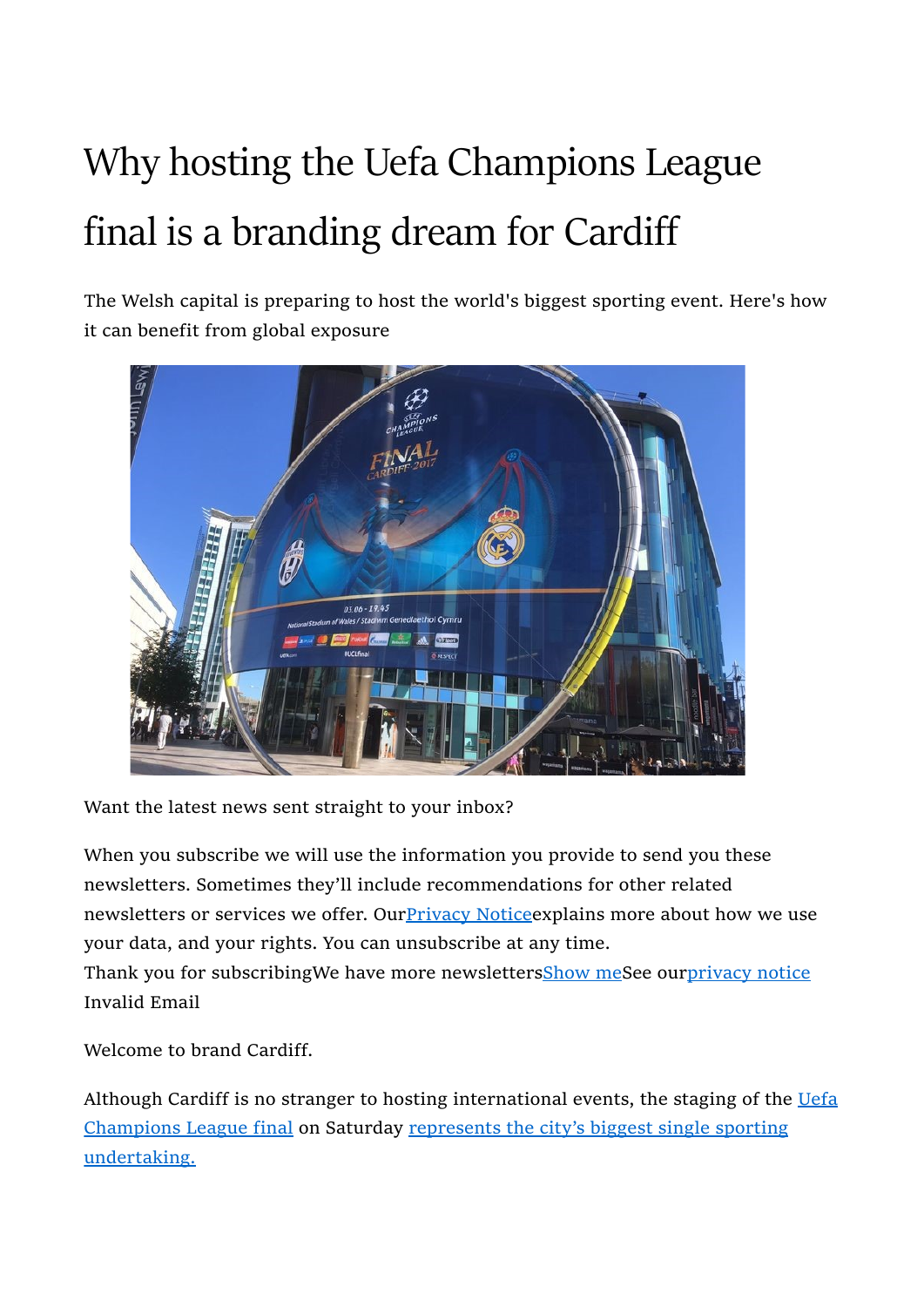Transformations in and around the city centre have been going on for weeks – security barriers have been erected, fan zones created and safety precautions put in place on main roads.

Amid a huge police operation which will see the deployment of armed officers, facial recognition software will also be used at the Principality Stadium and central railway station.

In the light of the recent horrific events in Manchester, safety is an even greater priority, as up to 170,000 fans and the world's media descend on Wales.

Not since the Nato summit of 2014 when a 20km fence ran down the M4 from Newport to Cardiff, have preparations for an event been so considered and intense.

## MORE: Nato Summit 2014: The best pictures from around (and above) South Wales

All of which may indicate how much this event means not just to Cardiff but to Wales as a whole. According to CNN, the Champions League final is the main global sporting event, producing viewing figures which dwarf those achieved by the Superbowl.

With an average audience of 111.5 million, the Superbowl is a US institution which attracts the highest viewing figures year in year out almost as a matter of tradition.

But compare these figures with 2013, the last time the Champions League final was held in the UK, and you can begin to grasp the sheer scale of Saturday's event.

That year, when Bayern Munich beat fellow German side Borussia Dortmund at Wembley, the game was broadcast in over 200 countries to an estimated global average audience of 150m, with a projected global unique reach of more than 360m.

As WalesOnline's business writer Chris Kelsey pointed out, such exposure and the influx of fans means a huge financial bonus for Cardiff, with direct spending in the city and its vicinity expected to reach around  $\epsilon$ 45m in the period between June 1 and 4.

The floating pitch at the Champions Festival in Cardiff Bay The floating pitch at the Champions Festival in Cardiff Bay (Image: Wales Online)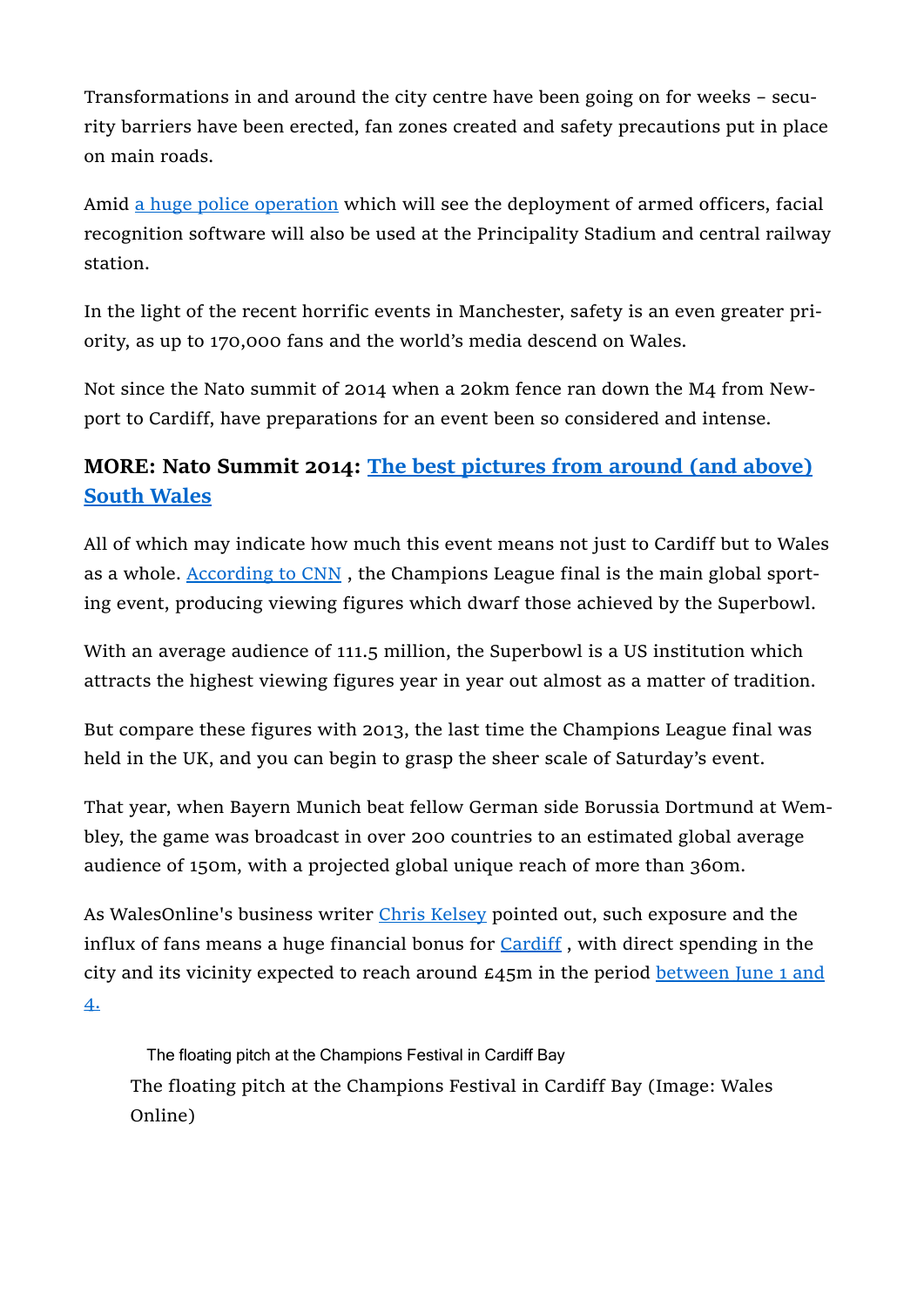The added value as a result of such exposure is more difficult to quantify, but it's clear that the opportunity to market Cardiff as a centre of European business, culture and creativity was one of the main reasons behind the bid to host.

Indeed, such "place marketing", where localities strive to make themselves attractive to international business in a bid to engender indigenous development, is clearly what's going on here.

And, as academic David Rowe asserts, sports stars and brands (and Real Madrid and Juventus are both brands with global appeal) will attract people to wherever they go.

In Rowe's words, investing in staging sport is ultimately a matter of turning the entire host environment into a stage. Take a look at Cardiff Castle and the surrounding streets in the days before the match and you'll see that's exactly what's happened.

## 'Awash with cash'

But it should surprise nobody that top level professional sport is about business, and the level of corporate involvement can be gauged simply by looking at ticket allocation for the match.

Some 24,500 of the 66,000 available tickets go to local organising committees, Uefa and national associations and commercial partners and broadcasters.

The rest of the 66,000 goes to other associated corporate hospitality programmes. The clubs themselves each received just 18,000 tickets to be distributed as they saw fit.

Corporate sponsorship, whether we like it or not, is one reason why football is awash with cash. Fifa, the world governing body, has a three-tier commercial hierarchy of sponsors and associates.

On the top level are the six "official" partners, comprising Adidas, Coca-Cola, Hyundai, Emirates, Sony and Visa.

According to IEG Sponsorship Consultancy these companies pay an annual fee to Fifa of between US\$24m and US\$44m for global rights to a full range of football activities in World Cup year or not.

On the second level are eight World Cup "sponsors", such as BP, Budweiser and McDonald's, who pay between US\$10m and US\$25m annually for, "rights to the event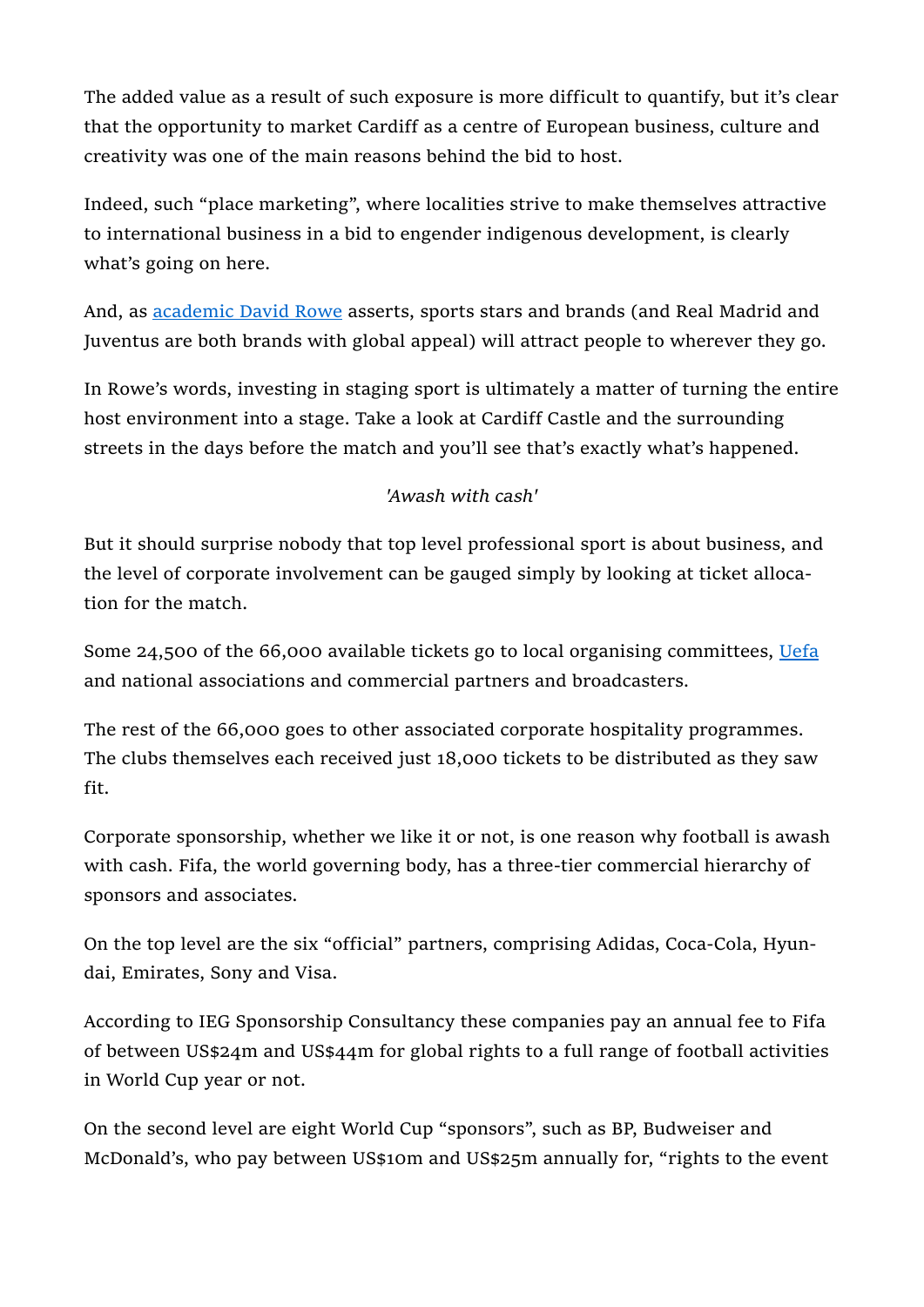on a global basis, including category exclusivity, select marketing assets and secondary media exposure".

Lastly, Fifa has a relationship with six "national supporters" paying between US\$4.5m and US\$7.5m a year for the privilege of promotion and association with the tournament.

Among Uefa's partners (along with Sony, Nissan, Pepsi and MasterCard) is Heineken. They have a 23-year-old relationship with the Champions League which will continue until 2021.

Though neither party has disclosed the exact sums paid for such a privilege, in 2013 sports research company IMR posited that it costs Heineken nearly £44m per year with new deals worth more as they are renegotiated and extended.

'The affinity between an individual and an event can rub off'

Of course, these companies don't pay these sorts of sums for the hell of it: events such as the upcoming final are massive revenue generators.

Brands like Heineken and Sony hope to benefit from the global exposure with an increase in sales in the short term (while the match is being promoted and then played) and by continuing to build upon the association that they have cultivated with the tournament over a sustained period of time.

The multi-storey car park on Westgate Street has been surrounded by a layer of scaffolding, with a TV screen sitting in the centre (Image: Wales News Service)

As I've written before, the theory is that the sporting environment, live or otherwise, delivers the consumer to the advertiser in precisely the right state of mind to be receptive to persuasive messages and constant presence.

The ultimate quest is that the affinity between an individual and an event can rub off on the sponsor.

Brands the size of Pepsi seek to place themselves at the centre of human experience. Implicit through all its advertising (in common with all brands, you could argue) is the fact that the addition of a Pepsi can make any situation better, make any situation complete.